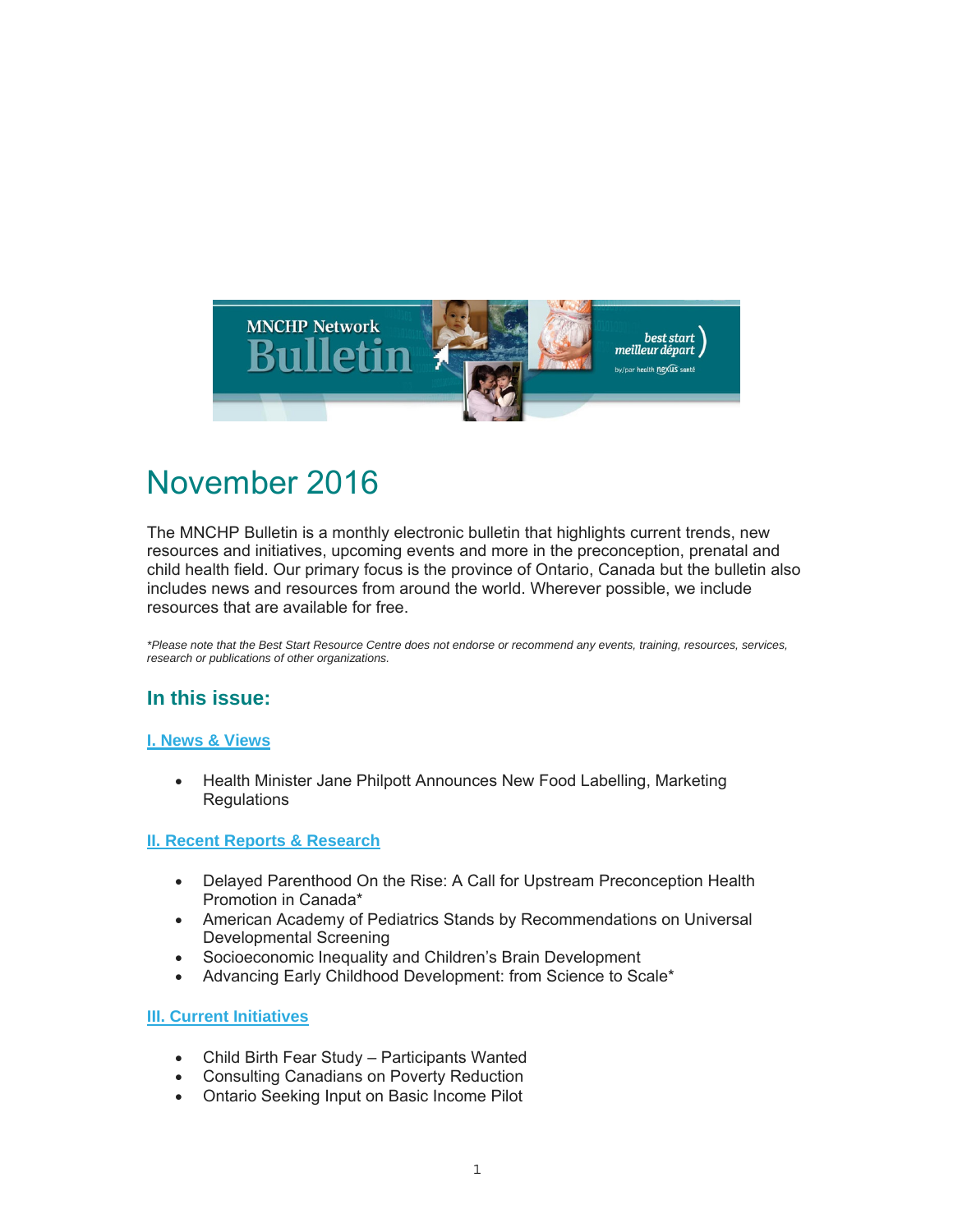#### **IV. Upcoming Events**

- 2017 Best Start Resource Centre Annual Conference Early Bird Rates end Dec. 31, 2016!
- The 7th International Conference on Fetal Alcohol Spectrum Disorder Research: Results and Relevance

#### **V. Resources**

- Poverty: A Clinical Tool for Primary Care Providers
- Video: Protect Your Family from the Flu

#### **VI. Featured Resources by the** *Best Start Resource Centre*

- Why am I Poor First Nations Child Poverty in Ontario Report
- I'm Still Hungry Child and Family Poverty in Ontario Manual

### **I. News & Views**

#### **Health Minister Jane Philpott Announces New Food Labelling, Marketing Regulations**

This article (CBC, 2016, October 24) discusses federal government changes that will limit how unhealthy foods can be marketed to children under the age of 13. In addition, the government is making changes to regulations regarding food labeling to allow consumers to make more informed choices. The Canadian Food Guide will also be updated to include distinctions between age groups, sex, activity levels or height.

#### Read the article

### **II. Recent Reports & Research**

#### **Delayed Parenthood On the Rise: A Call for Upstream Preconception Health Promotion in Canada\***

Mill, C., Enders, J., Montanaro, C., Moore, K. M. (2016). Delayed parenthood on the rise: A call for upstream preconception health promotion in Canada. *Canadian Journal of Public Health*, *107*(3). DOI: 10.17269/cjph.107.5497

#### OVERVIEW

The trend toward delayed parenthood is on the rise across Canada. Societal emphasis on attaining higher education, career advancement and financial security may be some reasons why individuals delay becoming a parent; whatever the reason, this trend is linked to significant health and economic impacts. Many Canadians are unaware of the impact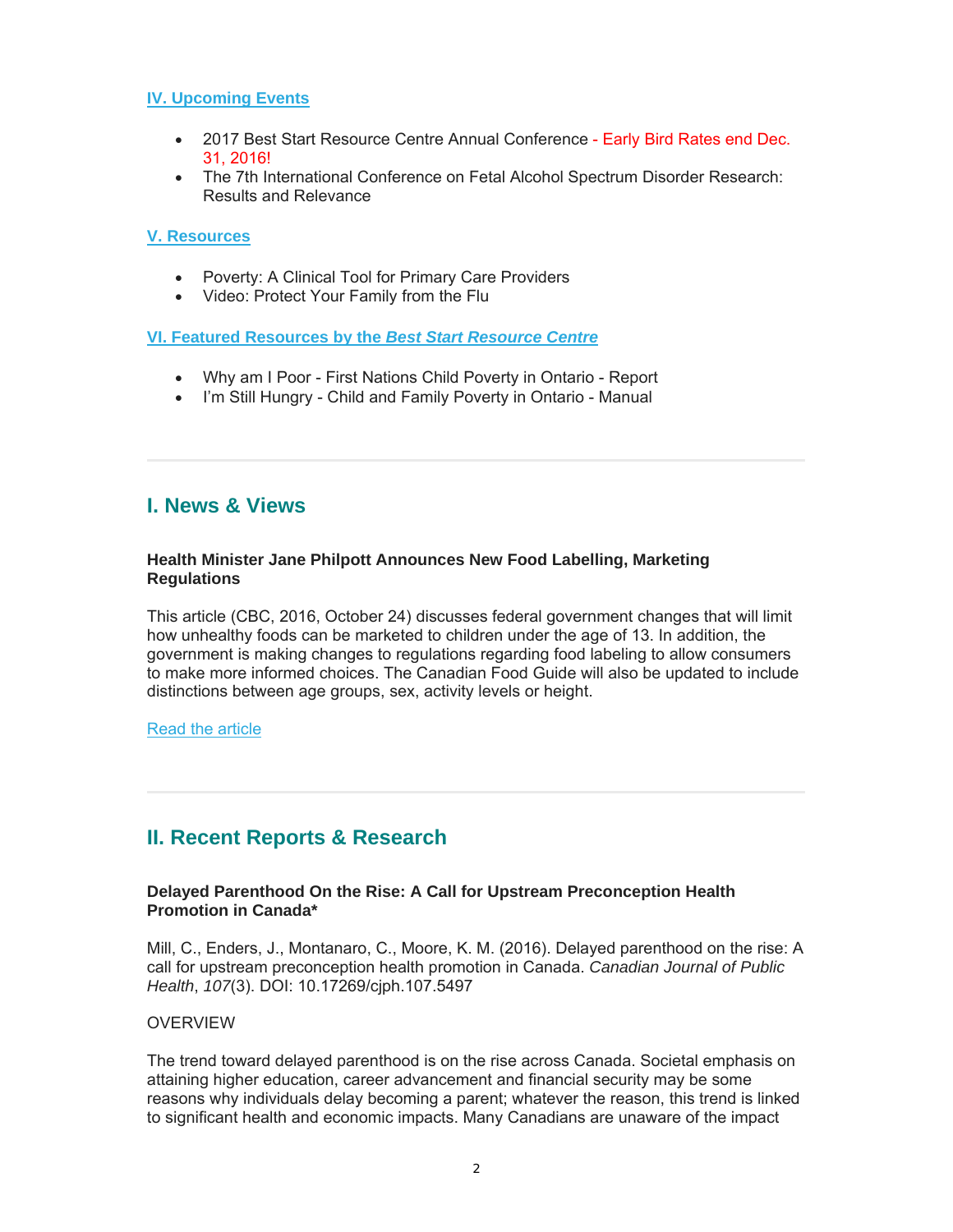this may have on their fertility and potential birth outcomes. It is important that health care professionals apprise individuals in their reproductive years about these issues and the steps they can take to mitigate these risks. Implementing a health equity and broader determinants of health approach through social policy development may also prove beneficial. Such upstream approaches could enhance maternal and child health outcomes, and also help ensure that people of reproductive age are making an informed decision about delaying parenthood. This article calls for developing a comprehensive preconception health promotion and care strategy encompassing individual, community and population level approaches.

#### Read the abstract

#### **American Academy of Pediatrics Stands by Recommendations on Universal Developmental Screening**

Albano, A. J., & Noritz, G. H. (2016). AAP stands by recommendations on universal developmental screening. Retrieved from: http://www.aappublications.org/news/2016/09/01/Disabilities090116

#### OVERVIEW

One in four children ages 0-5 years is at risk for a developmental delay, according to the Centers for Disease Control and Prevention (CDC). Developmental surveillance is an integral component of the pediatric preventive care visit to identify children with delays and get them treatment early. The Academy and CDC continue to recommend universal developmental screening using a standardized instrument at regular intervals during early childhood, despite recent recommendations to the contrary from the U.S. Preventive Services Task Force (USPSTF).

#### Read the article

#### **Socioeconomic Inequality and Children's Brain Development**

Noble, K. G. (2016). Socioeconomic inequality and children's brain development – Science Brief. *Psychological Science Agenda, 30*(9). Retrieved from: http://www.apa.org/science/about/psa/2016/10/socioeconomic-brain-development.aspx

#### OVERVIEW

What can neuroscience tell us about why disadvantaged children are at risk for low achievement and poor mental health? How early in infancy does socioeconomic disadvantage leave an imprint on the developing brain, and what factors explain these links? How can we best apply this work to inform interventions? These and other questions are the focus of this brief that discusses socioeconomic inequality and children's brain development through research that addresses issues at the intersection of psychology, neuroscience and public policy.

#### Read the science brief

#### **Advancing Early Childhood Development: from Science to Scale\***

The Lancet. (2016). Advancing Early Childhood Development: from Science to Scale: Series from the Lancet Journal. Retrieved from: http://www.thelancet.com/series/ECD2016

#### OVERVIEW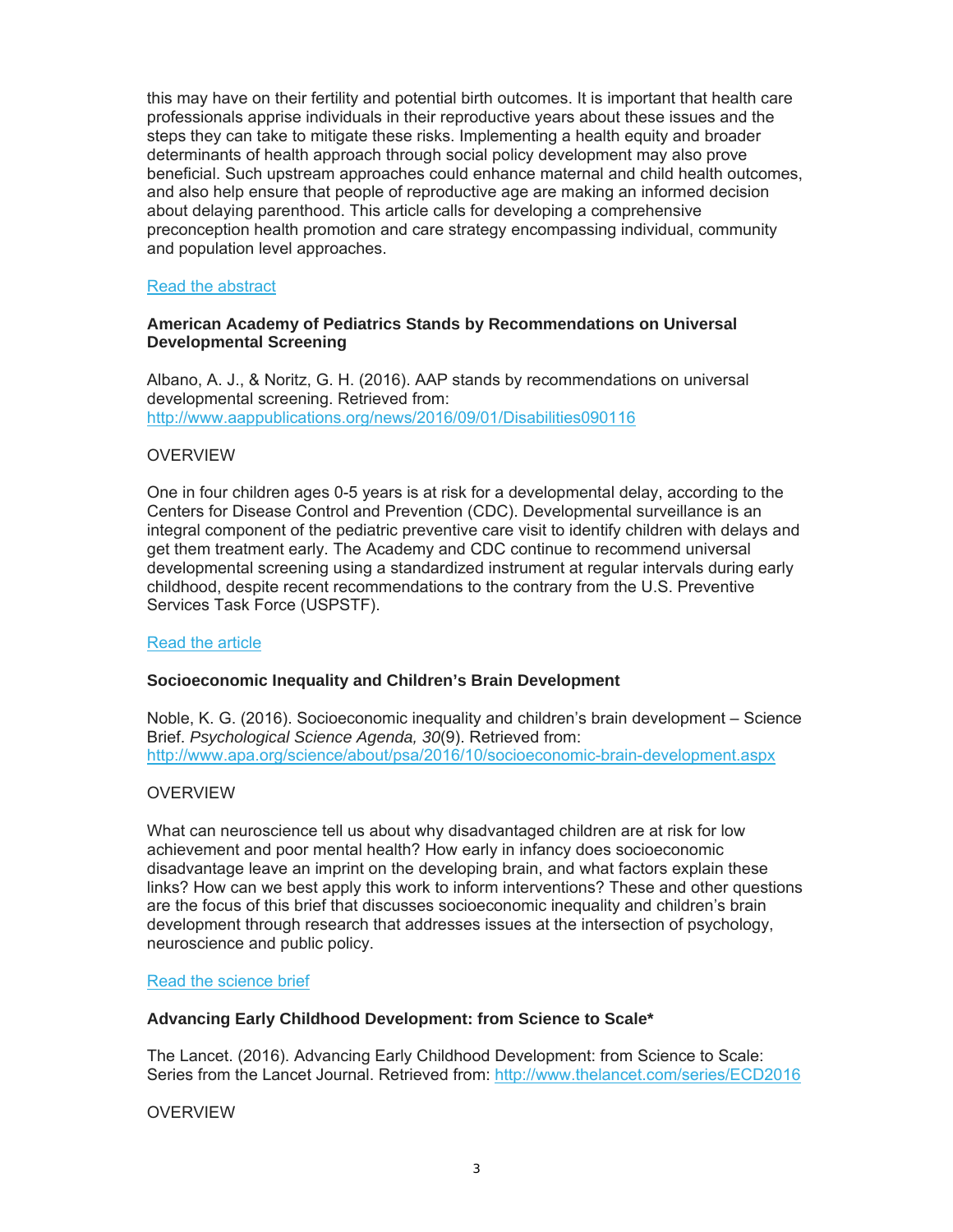The 2016 Lancet Early Childhood Development Series highlights early childhood development at a time when it has been universally endorsed in the 2030 Sustainable Development Goals. This Series considers new scientific evidence for interventions, building on the findings and recommendations of previous Lancet Series on child development (2007, 2011), and proposes pathways for implementation of early childhood development at scale. The Series emphasises 'nurturing care', especially of children below three years of age, and multi-sectoral interventions starting with health, which can have wide reach to families and young children through health and nutrition.

Read the abstracts

# **III. Current Initiatives**

#### **Child Birth Fear Study – Participants Wanted**

The UBC Perinatal Anxiety Lab has recently launched a study on childbirth concerns and is looking for pregnant women who are over 18 and living in Canada to participate. The research will assess the validity of a new screening tool for fear of childbirth, and explore the relationship between fear of childbirth and mental health, history of trauma and symptoms of post-traumatic stress. The researchers hope to create educational materials using the study results.

#### Go to the registration link

#### **Consulting Canadians on Poverty Reduction**

The Government of Canada is committed to developing a Canadian Poverty Reduction Strategy and will be consulting with Canadians in 2017 to gather views to help develop this strategy. The discussion paper Towards a Poverty Reduction Strategy has been released. Interested individuals and organizations can review this paper in advance of the broader consultation process.

#### Learn more

#### **Ontario Seeking Input on Basic Income Pilot**

Ontario is seeking public input to help inform the design of a basic income pilot, which is a new approach to providing income security. The pilot would test whether a basic income is a more effective way of lifting people out of poverty and improving health, housing and employment outcomes. Through the consultations, Ontario is seeking input from across the province, including from people with lived experience, municipalities, experts and academics. The province will also work with Indigenous partners to tailor a culturally appropriate engagement process that reflects the advice and unique perspective of First Nations, urban Indigenous, Métis and Inuit communities. The province is consulting on key questions, including: who should be eligible, where the pilot should take place, what the basic income level should be and how best to evaluate it. The consultations will be guided, in part, by a discussion paper by the Hon. Hugh Segal, Finding a Better Way: A Basic Income Pilot Project for Ontario, and will run from November 2016 to January 2017.

Read more about how to participate and the discussion paper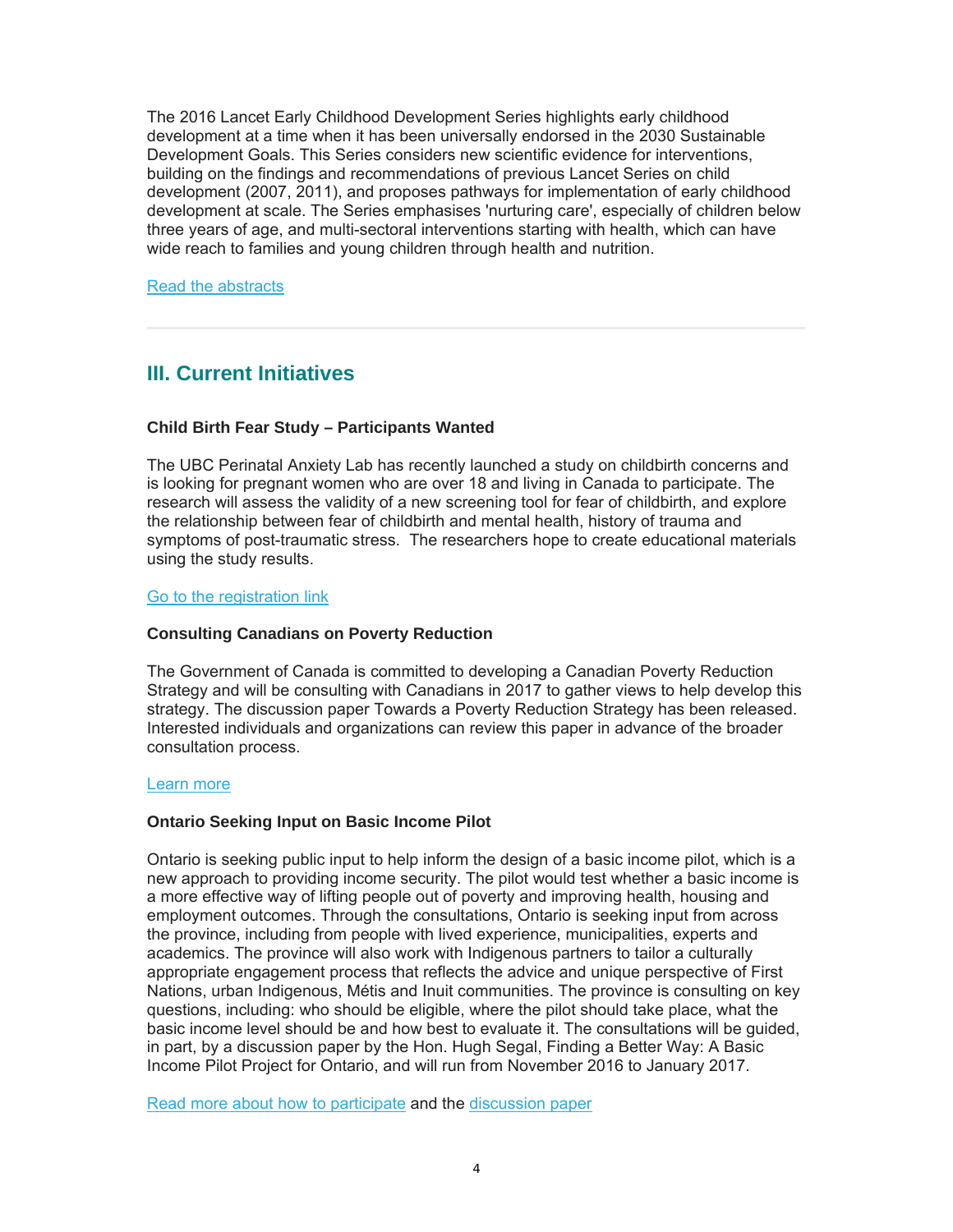# **IV. Upcoming Events**

**2017 Best Start Resource Centre Annual Conference Early Bird Rates end Dec. 31, 2016!** Feb. 8-10, 2017: Toronto, ON Don't miss out and register now!

**The 7th International Conference on Fetal Alcohol Spectrum Disorder Research: Results and Relevance** March 1-4, 2017: Vancouver, BC Learn more

### **V. Resources**

#### **Poverty: A Clinical Tool for Primary Care Providers**

The Centre for Effective Practice (CEP) and the College of Family Physicians of Canada (CFPC) have collaborated on an initiative to expand and disseminate the Ontario poverty tool for primary care providers across the country. The Ontario version of this tool has been modified for all provinces/territories except Quebec. The aim is to have all primary care providers screen and follow up for poverty.

#### View the tool

#### **Video: Protect Your Family from the Flu**

Flu season is upon us. The Canadian Paediatric Society continues to encourage annual influenza vaccination for all children and youth ≥6 months of age. A new flu vaccine video, produced in partnership with the Eastern Ontario Health Unit, is now available on the Caring for Kids website. It is a timely resource to share with colleagues, parents and caregivers. The video addresses three common myths about the flu vaccine and reinforces the importance of getting the shot each year to protect yourself and others.

Watch the video

## **VI. Featured Resources by the** *Best Start Resource Centre*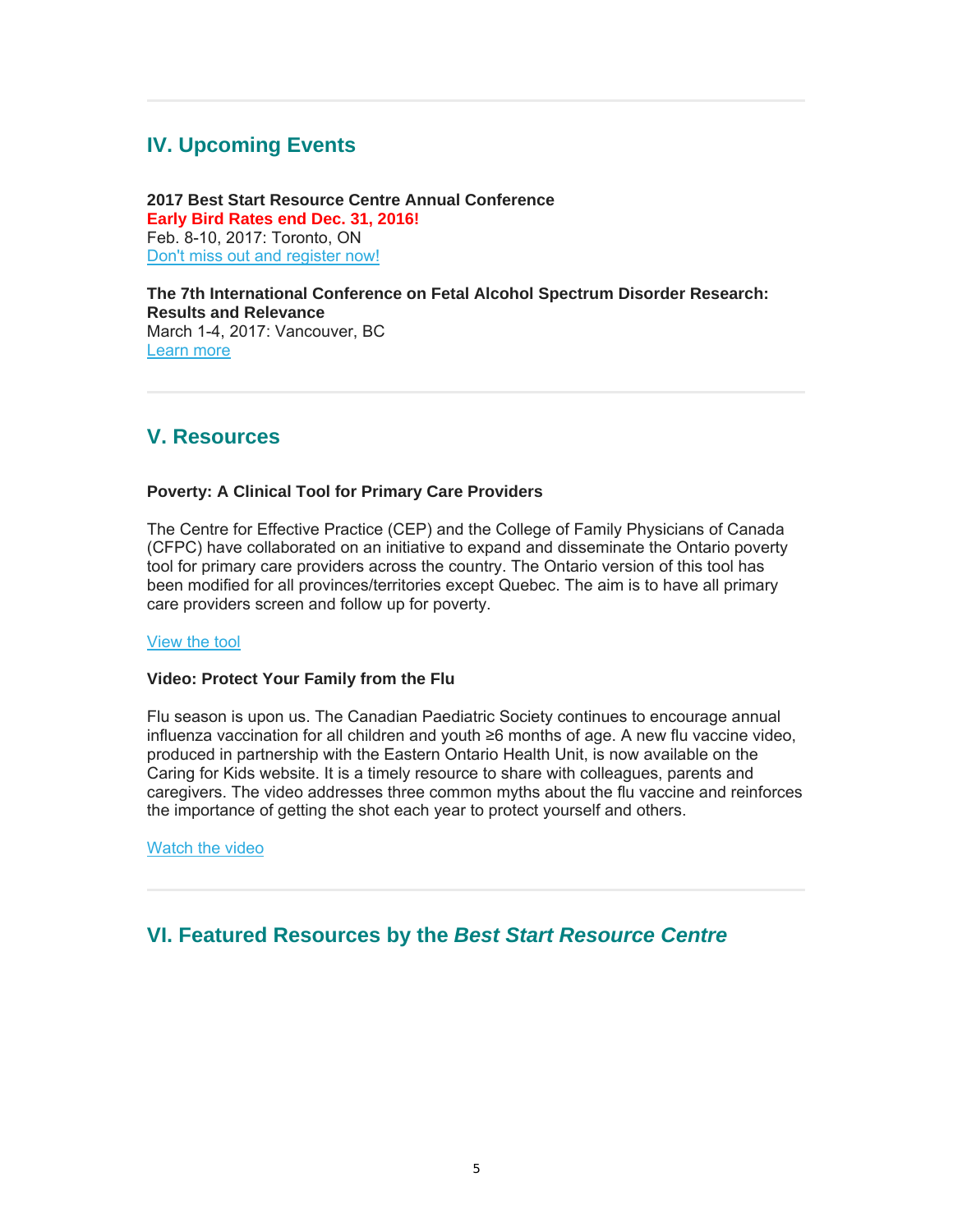

#### **Why am I Poor - First Nations Child Poverty in Ontario - Report**

This report provides a hard look at the lived experiences and outcomes of First Nations children in Ontario who are poor, the factors that drive First Nations child poverty and the ways that service providers can make a difference.

Available in print and PDF



#### **I'm Still Hungry - Child and Family Poverty in Ontario**

This manual is a practical guide for moving from stigma to empowerment, including a review of the realities of child poverty and promising responses.

Available in print and PDF



by/par health nexus santé

180 Dundas Street West, Suite 301, Toronto, ON M5G 1Z8

Telephone: (416) 408-2249 | Toll-free: 1-800-397-9567 | Fax: (416)

408-2122

E-mail: beststart@healthnexus.ca



Unsubscribe from this list

Learn more about MNCHP Network Submit items for MNCHP Bulletins Manage your subscription and access the archives